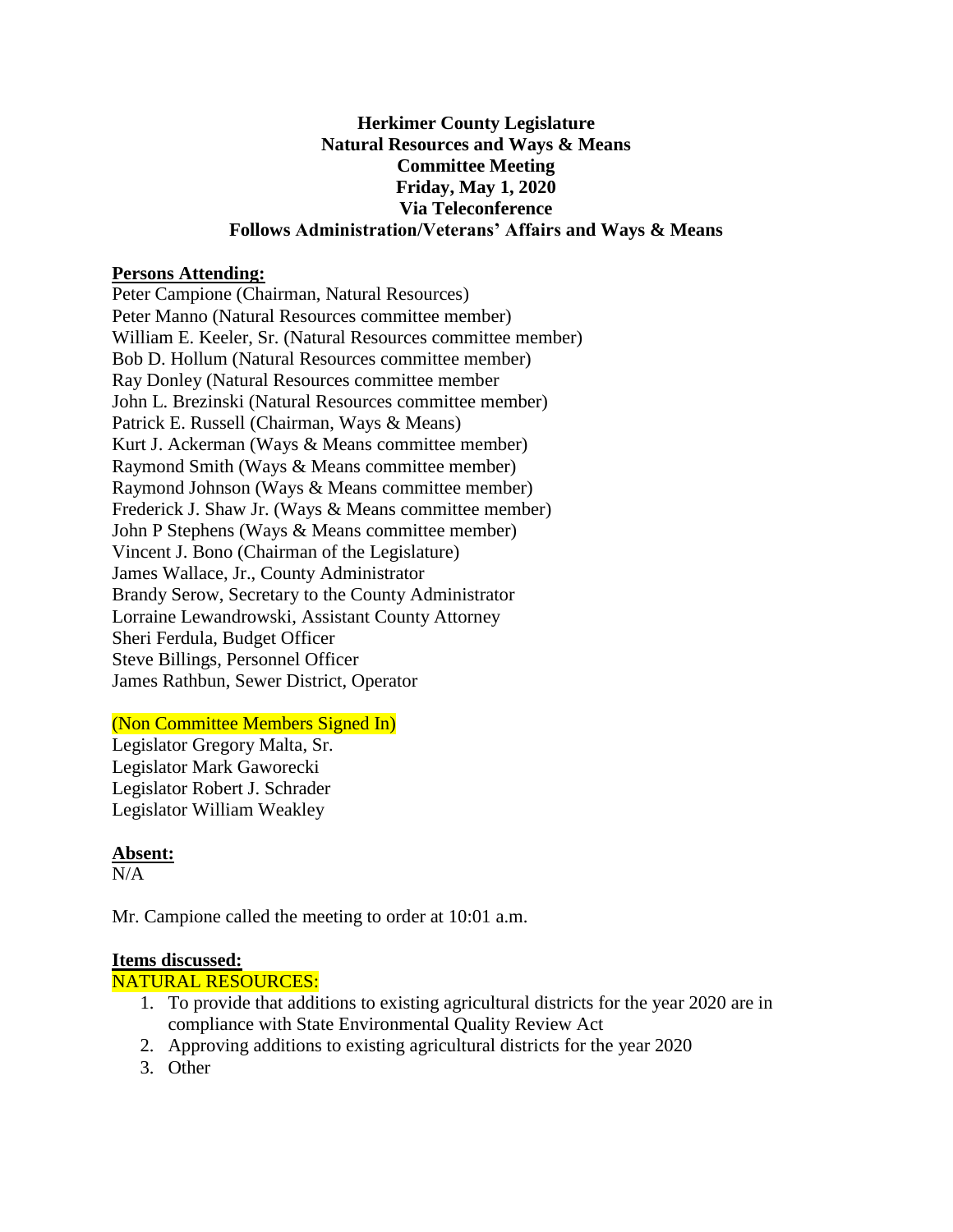### NATURAL RESOURCES AND WAYS & MEANS:

- 4. Approve Sewer District Resolutions to award bid and appropriate funds for parking lot repair
- 5. Other

# **Committee Vote Record**

# NATURAL RESOURCES:

Mr. Campione stated "First on the agenda is to provide that additions to existing agricultural districts for the year 2020 are in compliance with State Environmental Quality Review. Do I have a motion?"

Item #1 – On motion of Mr. Brezinski, seconded by Mr. Manno for the Natural Resources Committee, Item #1 was voted on, approved and moved for Resolution. Unanimous.

Mr. Campione stated "Second on the agenda is approving additions to existing agricultural districts for the year 2020. We had 27 landowners apply - two in Fairfield, two in Little Falls, fifteen in Newport, two in Norway, five in Russia and one in Warren. Do I have a motion?"

Item #2 – On motion of Mr. Brezinski, seconded by Mr. Manno for the Natural Resources Committee, Item #2 was voted on, approved and moved for Resolution. Unanimous.

Mr. Campione asked if there was anything under other. There was no response.

Item  $#3 - N/A$ 

# NATURAL RESOURCES AND WAYS & MEANS:

Mr. Campione stated "Moving on to the fourth. Approve the Sewer District Resolutions to award the bid and appropriate funds for parking lot repair. Low bid was Macri Paving coming in at \$11,500, Central paving was \$13,200 and Cornelius Asphalt was \$18,700. Do I have a motion under Natural Resources?"

Item #4 – On motion of Mr. Donley, seconded by Mr. Manno for the Natural Resources Committee.

Mr. Hollum asked "Do you know why there was such a large gap between the bids?"

Mr. Campione stated "I don't. Jim Rathbun, are you on?"

Jim Rathbun stated "Yes I am."

Mr. Campione asked "Do you have an answer to that question?"

Jim Rathbun responded "Generally when we accept bids there is usually one or two that are higher than the others. They submit a bid but they really don't want the job because they are busy doing others. These are small jobs replacing small parts of our parking lot. Macri did work